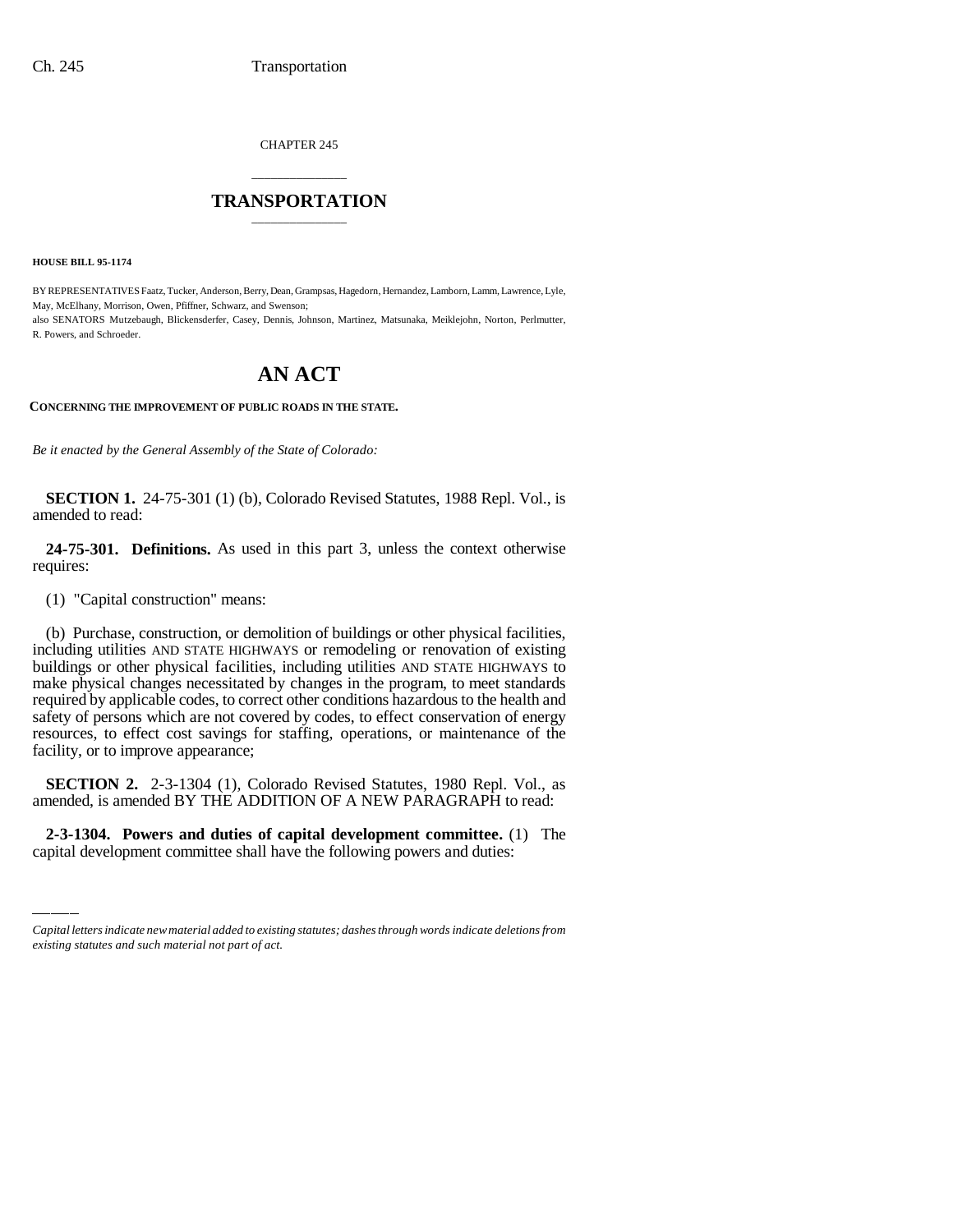## Transportation Ch. 245

(a.5) TO STUDY THE CAPITAL CONSTRUCTION REQUEST FROM THE TRANSPORTATION COMMISSION FOR STATE HIGHWAY RECONSTRUCTION, REPAIR, AND MAINTENANCE PROJECTS TO BE FUNDED FROM MONEY TRANSFERRED TO THE CAPITAL CONSTRUCTION FUND PURSUANT TO SECTION 24-75-302 (2), C.R.S., SPECIFICALLY FOR SUCH PURPOSE. ON OR BEFORE OCTOBER 1 OF EACH YEAR, THE TRANSPORTATION COMMISSION SHALL SUBMIT ITS CAPITAL CONSTRUCTION REQUEST, BASED ON THE STATEWIDE TRANSPORTATION IMPROVEMENT PROGRAMS, WITH A PRIORITIZED LIST OF RECOMMENDED STATE HIGHWAY RECONSTRUCTION, REPAIR, AND MAINTENANCE PROJECTS WITH THE PRIORITY OF PROJECTS ON THE LIST DETERMINED ON THE BASIS OF GREATEST NEED WITHOUT REGARD TO LOCATION IN THE STATE. THE CAPITAL DEVELOPMENT COMMITTEE SHALL DETERMINE THE NUMBER OF PROJECTS ON THE LIST THAT MAY BE FUNDED FROM MONEY AVAILABLE IN THE CAPITAL CONSTRUCTION FUND FOR STATE HIGHWAY RECONSTRUCTION, REPAIR, OR MAINTENANCE PROJECTS. ONLY PROJECTS ON THE LIST MAY BE FUNDED FROM MONEY AVAILABLE IN THE CAPITAL CONSTRUCTION FUND FOR STATE HIGHWAY RECONSTRUCTION, REPAIR, OR MAINTENANCE PROJECTS, AND THE PROJECTS MUST BE FUNDED IN THE PRIORITY DETERMINED BY THE TRANSPORTATION COMMISSION. PROJECTS ON THE LIST SUBMITTED BY THE TRANSPORTATION COMMISSION BY OCTOBER 1 MAY BE FUNDED FROM MONEY TRANSFERRED TO THE CAPITAL CONSTRUCTION FUND AND AVAILABLE IN THE CURRENT FISCAL YEAR OR MONEY TO BE TRANSFERRED TO THE CAPITAL CONSTRUCTION FUND FOR THE FISCAL YEAR BEGINNING THE FOLLOWING JULY 1.

**SECTION 3.** 24-75-302 (1) (a) and (2) (h), Colorado Revised Statutes, 1988 Repl. Vol., as amended, are amended to read:

**24-75-302. Capital construction fund - capital assessment fees - calculation.** (1) (a) There is hereby created the capital construction fund to which shall be allocated such revenues as the general assembly may from time to time determine. Moneys in the capital construction fund may be appropriated for capital construction, as defined in section 24-75-301 (1), including the remodeling or renovation of existing buildings or other physical facilities designated as controlled maintenance projects in the general appropriation act; EXCEPT THAT ANY MONEYS TRANSFERRED TO THE CAPITAL CONSTRUCTION FUND FOR STATE HIGHWAY RECONSTRUCTION, REPAIR, AND MAINTENANCE PROJECTS MAY ONLY BE APPROPRIATED FOR SUCH PROJECTS. THE APPROPRIATION FOR SUCH PROJECTS SHALL BE SET FORTH IN A SINGLE LINE ITEM AS A TOTAL SUM. All unappropriated balances in said fund at the close of any fiscal year shall remain therein and not revert to the general fund. All moneys unexpended or not encumbered from the capital construction fund appropriation to each department for any fiscal year shall revert to the capital construction fund at the end of the period for which such moneys are appropriated. Except as provided in section 24-30-1303.7 (1), no portion of the unexpended balance of a department's capital construction fund appropriation may be used by such department for any additional projects which are beyond the scope or design of the original project without further approval by the general assembly of such additional project. Anticipation warrants may be issued against the revenues of the fund as provided by law. All interest earned from the investment of moneys in said fund shall remain in said fund and become a part thereof.

(2) As of July 1, 1988, and July 1 of each year thereafter through July 1, 1998, a sum as specified in this subsection (2) shall accrue to the capital construction fund. The state treasurer and the controller shall transfer such sum out of the general fund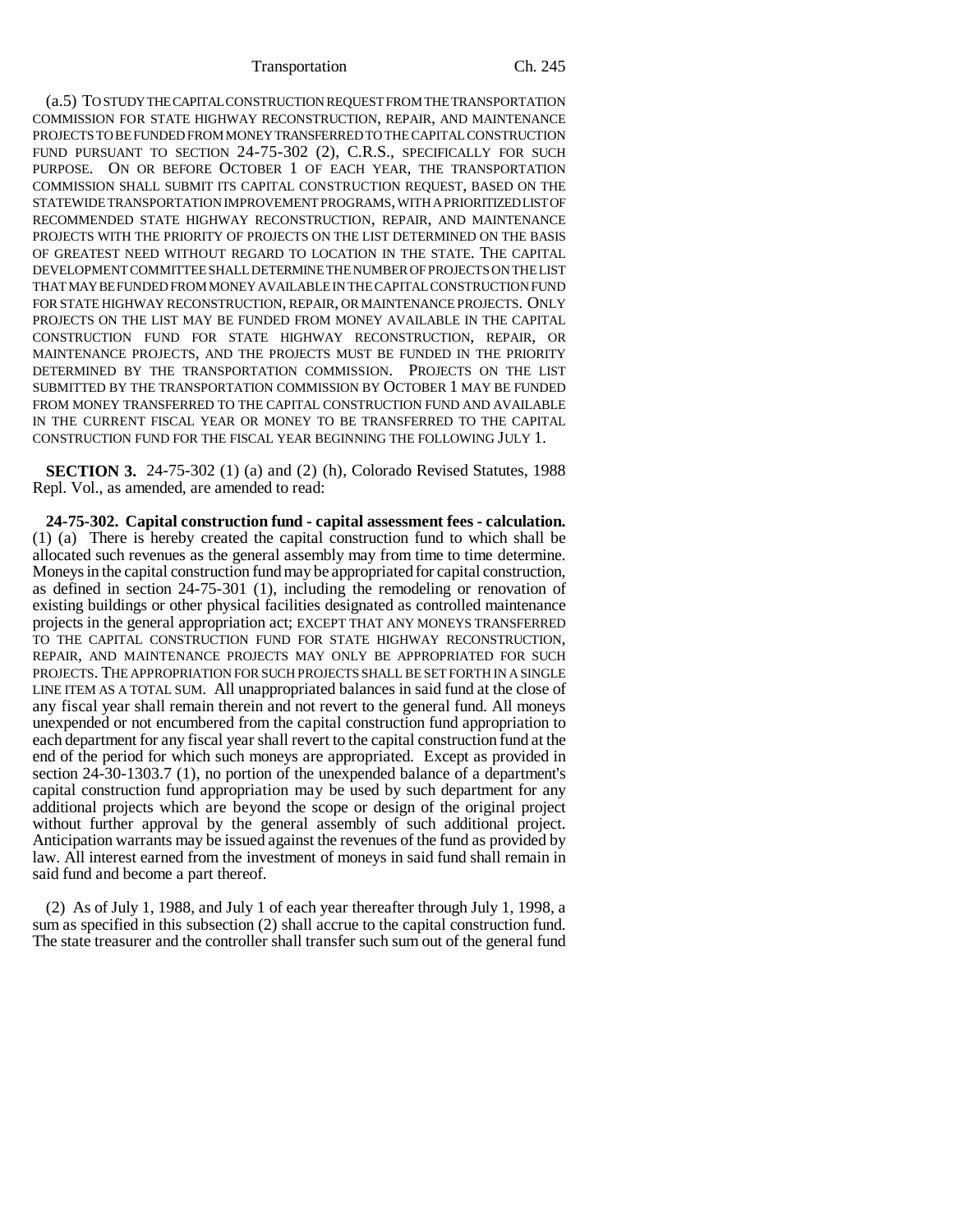## Ch. 245 Transportation

and into the capital construction fund as moneys become available in the general fund during the fiscal year beginning on said July 1. Transfers between funds pursuant to this subsection (2) shall not be deemed to be appropriations subject to the limitations of section 24-75-201.1. The amount which shall accrue pursuant to this subsection (2) shall be as follows:

(h) On July 1, 1995, fifty million ONE HUNDRED TWENTY-FIVE MILLION DOLLARS WITH SEVENTY-FIVE MILLION DOLLARS OF SUCH AMOUNT TO BE AVAILABLE FOR APPROPRIATION ONLY FOR STATE HIGHWAY RECONSTRUCTION, REPAIR, AND MAINTENANCE PROJECTS;

**SECTION 4.** 43-1-106 (8) (h), Colorado Revised Statutes, 1993 Repl. Vol., is amended to read:

**43-1-106. Transportation commission - powers and duties.** (8) In addition to all other powers and duties imposed upon it by law, the commission has the following powers and duties:

(h) To promulgate and adopt all department budgets, subject to section 43-1-113, and state transportation programs, including construction priorities and the approval of extensions or abandonments of the state highway system AND INCLUDING A CAPITAL CONSTRUCTION REQUEST, BASED ON THE STATEWIDE TRANSPORTATION IMPROVEMENT PROGRAMS, FOR STATE HIGHWAY RECONSTRUCTION, REPAIR, AND MAINTENANCE PROJECTS TO BE FUNDED FROM THE CAPITAL CONSTRUCTION FUND AS PROVIDED IN SECTION 2-3-1304(1) (a.5), C.R.S. The provisions of this paragraph (h) shall not apply to the budget of the aeronautics division.

**SECTION 5.** 43-1-113, Colorado Revised Statutes, 1993 Repl. Vol., as amended, is amended BY THE ADDITION OF THE FOLLOWING NEW SUBSECTIONS to read:

**43-1-113. Funds - budgets - fiscal year - reports and publications.** (2.5) ANNUALLY ON OR BEFORE OCTOBER 1, THE COMMISSION SHALL SUBMIT A CAPITAL CONSTRUCTION REQUEST FOR STATE HIGHWAY RECONSTRUCTION, REPAIR, OR MAINTENANCE PROJECTS TO THE CAPITAL DEVELOPMENT COMMITTEE TO BE FUNDED FROM MONEY TRANSFERRED TO THE CAPITAL CONSTRUCTION FUND PURSUANT TO SECTION 24-75-302 (2), C.R.S. SUCH REQUEST SHALL BE MADE IN ACCORDANCE WITH SECTION 2-3-1304 (1) (a.5), C.R.S.

(18) MONEYS AVAILABLE TO THE STATE PURSUANT TO SECTION 1007 (c) OF THE FEDERAL "INTERMODAL SURFACE TRANSPORTATION EFFICIENCY ACT OF 1991" FOR TRANSPORTATION ENHANCEMENT ACTIVITIES SHALL BE USED FIRST AND FOREMOST TO MAXIMIZE THE AMOUNT OF MONEYS AVAILABLE TO THE DEPARTMENT TO ENHANCE THE SURFACE CONDITION OF THE HIGHWAYS OF THE STATE, INCLUDING SCENIC AND HISTORIC BYWAYS AND MITIGATION OF WATER POLLUTION RESULTING FROM HIGHWAY RUNOFF.

**SECTION 6.** 2-3-1307, Colorado Revised Statutes, 1980 Repl. Vol., as amended, is amended to read:

**2-3-1307. Highway and bridge projects - exempt.** This part 13 shall not apply